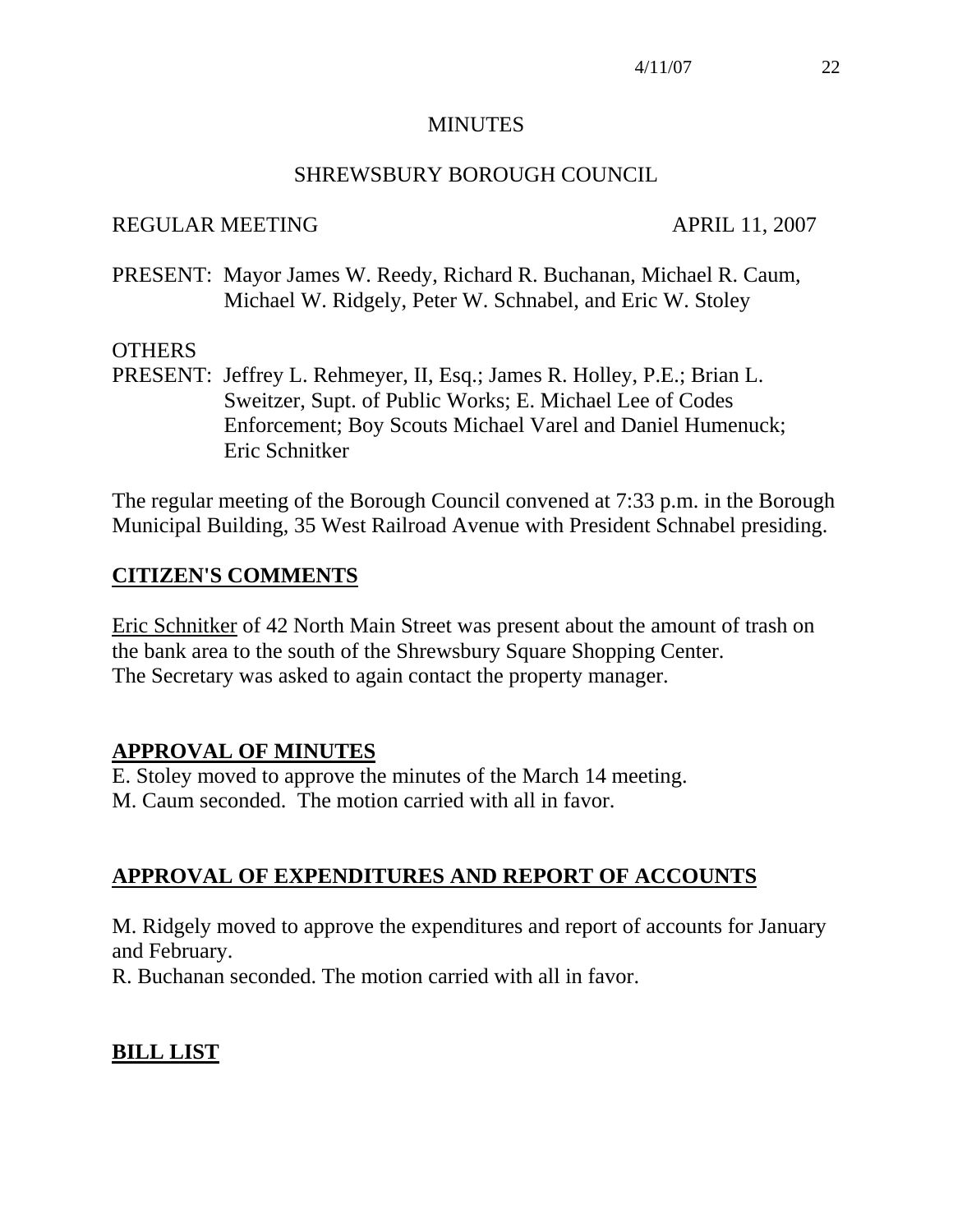The bill list was presented for March. General account: check numbers 8255 thru 8308; Water account: check numbers 3753 thru 3767; Sewer account: check numbers 3708 thru 3717; Highway Aid: check numbers 743 thru 749.

The bill list was approved as presented.

# **SUBDIVISION AND LAND DEVELOPMENT BUSINESS**

# Valley View Grove Development

A response was received from Cornerstone Development Group's attorney in response to Sol. Rehmeyer's letter asking when the remaining work will be done. Cornerstone agreed to: 1) fertilize or re-seed the detention basin; 2) the rock filter surrounding the outlet control structure will be removed and the area stabilized per the approved erosion and sedimentation control plan; 3) Cornerstone agrees the issue with the monument light is with the homeowners association, not the Borough; 4) a street light at the intersection of Tree Hollow Drive and Kratz Road will be installed within the next few days; 5) Cornerstone is aware that during the next significant rainfall, Eng. Holley's office will investigate the claim that no stormwater ever leaves the stormwater basin through the outfall pipe. After this investigation, it will be determined what corrections, if any are required. 6) the original, approved plan shows a gradual slope from the street to the rear of the lots. During construction, Ryan Homes placed the home back further and higher on the lot which caused a large drop in the back. They asked for grading revisions, which were approved by Eng. Holley's office for two retaining walls with steps which was later changed by Ryan Homes/Cornerstone to one eight foot high retaining wall with no steps. The residents have no way to access the rear of their lots to mow. Cornerstone will be told that they need to satisfy the five property owners with regard to the retaining wall and access issues or the original, approved plan must be followed. 7) Cornerstone says backfill and establishment of vegetation were done behind the curb on lot nine; 8) the agreement for plowing of the streets before they are adopted is under review.

# **Southern Regional Police** – Richard R. Buchanan

The police report for February was presented. Half of the traffic violations are for illegal left turns out of the Shrewsbury Square Shopping Center. The recent bank robbery will not use up a lot of man hours as the FBI is prosecuting.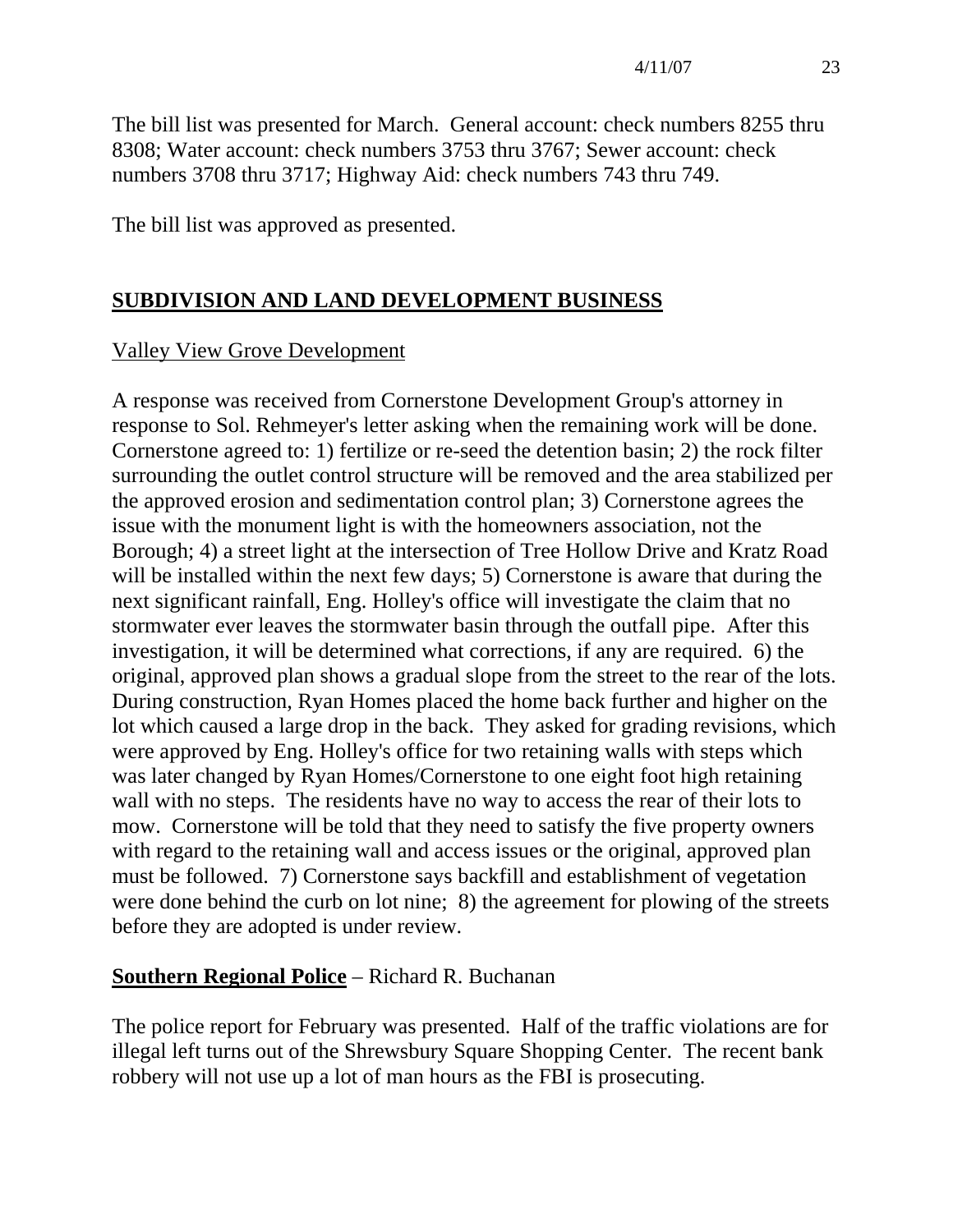The police department would like to replace the speed trailer that was donated 50% by the Masonic Lodge and 25% each from New Freedom and Shrewsbury Boroughs as the newer trailers are capable of doing a lot more. The police department would like to donate the old trailer to the South Western Police Department, which has borrowed it in the past. The Lodge has been asked for its opinion; the plaques on the side indicating the donors will be left on. Council was agreeable to the donation to another police department.

The three committees will meet on Thursday, April 19 at 7:30 p.m., at the request of Glen Rock Borough, to discuss funding.

Buck stated he had a call from the owner of the two properties at the northwest corner of Constitution Avenue and South Main Street that vehicles are cutting through his parking lot to avoid the light. The owner will be told he can contact PennDOT for a permit to install curbing to limit points of ingress and egress.

Buck stated the owner of the Market Square Shopping Center is expecting more responses by the police department. Council was concerned the shopping center was going to abuse the calls to the police department and should perhaps hire private security to handle some of the problems they are experiencing. Sol. Rehmeyer will check into what may fall under legitimate calls to the police department to determine call response.

# **REPORTS**

# **Codes Enforcement** – E. Michael Lee

# Agreement with Commonwealth Code Inspections

Mike will have the signed agreement to Jeff to cover the additional inspections to be done by Commonwealth Code Inspections.

# Covington Ridge Phase II

The street lights are working and the one pole has been straightened. There are still two property owners who have not settled grading and retaining wall issues with  $S \& A$  Homes.

E. Stoley moved to authorize the release of the letter of credit.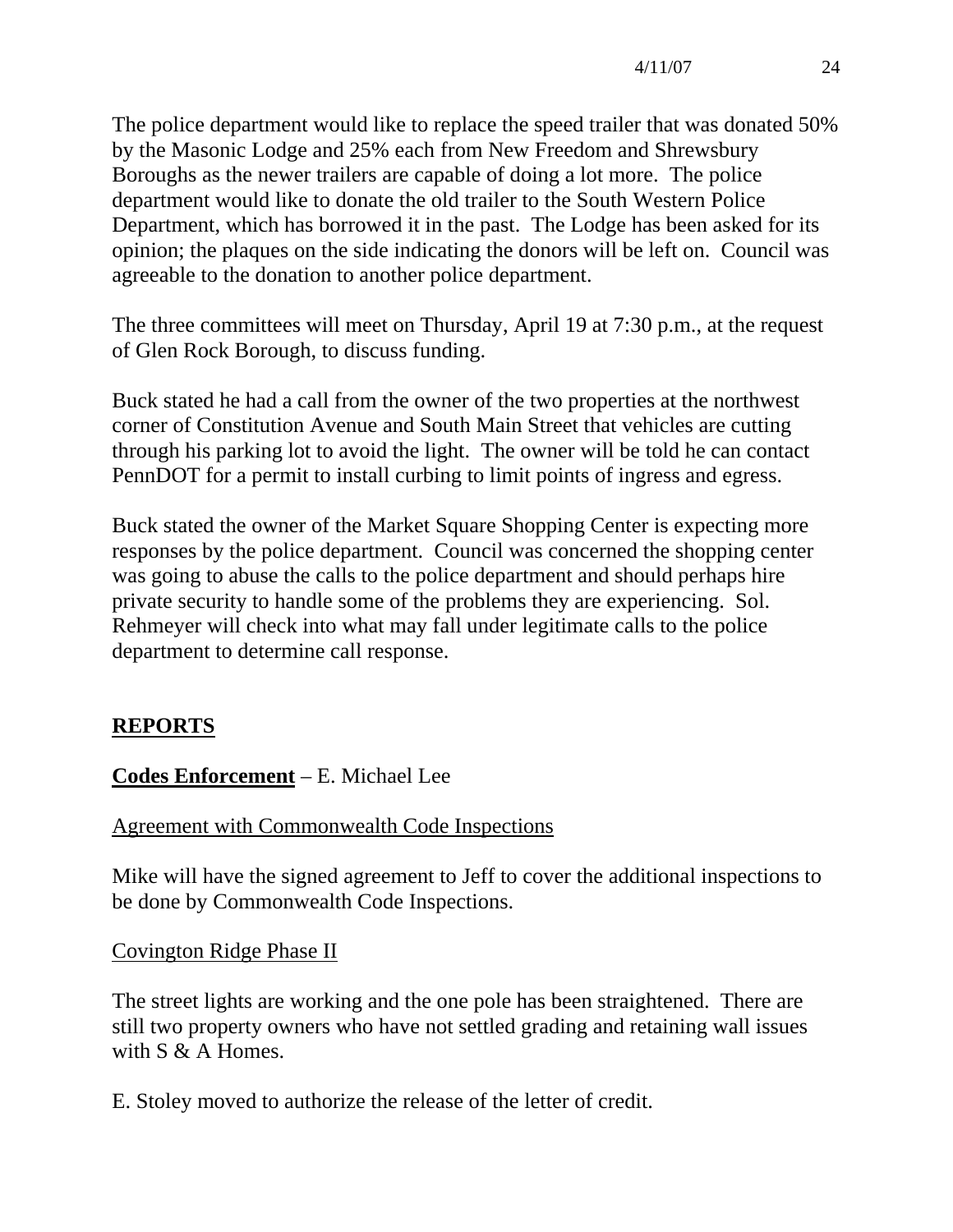R. Buchanan seconded. The motion carried with all in favor.

#### **Water & Sewer** – Richard R. Buchanan

#### Keeney Well

The well driller has completed the production well by reaming and installing a 16" well casing which will protect the ten inch well casing that will be used for final production. The monitoring wells are required by the Susquehanna River Basin Commission to measure area groundwater levels during testing.

#### Fire Hydrant Detail

Changes were made to the fire hydrant specifications to include a Mueller Hydrant Defender to prevent the theft of water by contractors during construction. The locks will be removed in new developments after completion. Brian will ask Fire Chief Tony Myers for his opinion.

#### Monitoring Wells

Two of the four monitoring wells to be paid by the wellhead protection grant are completed. The other two sites need to be moved because of utility conflicts.

#### Reservoir Inspection

The two concrete reservoirs were televised last week. The Department of Environmental Protection and the Environmental Protection Agency were invited and both agencies and the television inspection contractor were complimentary on the improvements made to the tanks from the 1998 restoration work. The reservoirs are in good condition and will be inspected again in 2012.

#### Distribution Rule

These guidelines were presented by the Federal EPA and may be mandatory by 2024. The Borough will watch for public comment through the Federal Registry. Items one thru four are being done already.

- 1) Mandatory backflow prevention;
- 2) All valves should be exercised annually;
- 3) Hydrants should be flushed two times a year;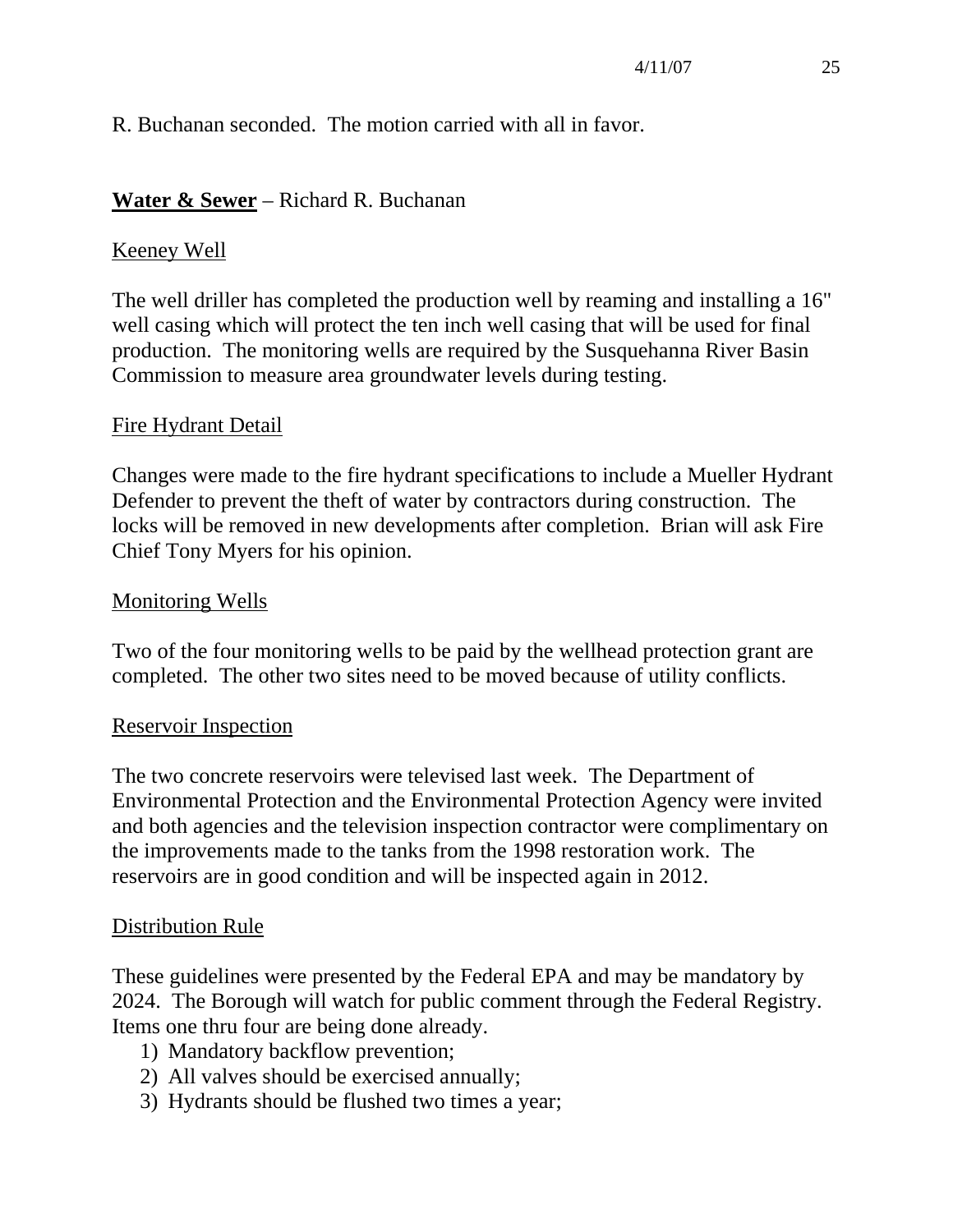- 4) Water quality in the tanks should be checked annually;
- 5) There should be as-built drawings for the entire system;
- 6) Rate structure for water customers should be at least \$30.00 35.00 base rate;
- 7) Rate structure for sewer customers should be at least \$40.00 45.00 base rate;
- 8) Study plastic water line for carcinogenic elements (51% of system);
- 9) Replace lead service lines and asbestos transite cement water mains (49% of system).
- Cost: 69,537 feet of asbestos cement pipe @ \$40.00/foot is \$2,781,450 plus 500,000 feet of services for a total of \$3,281,480.

The Borough would have to double it's billing rate and save funds for approximately ten years to pay for the work.

# PSAB Water Resources Planning Committee

PSAB is looking for volunteers to serve on the Planning Committee. Brian has volunteered to serve as a citizen and attend the quarterly meetings. If the meetings are held during the day, he will be paid as an employee; if the meetings are held other than normal working hours, Brian will volunteer his time. All expenses will be paid.

R. Buchanan moved to nominate Brian Sweitzer to attend the quarter meetings and to serve on the Committee.

E. Stoley seconded. The motion carried with all in favor.

# Access Agreement for Monitoring Well

E. Stoley moved to authorize the signing of the Access Agreement with Alfred Taylor for a monitoring well on his property on Memory Lane. R. Buchanan seconded. The motion carried with all in favor.

# I-83 Rest Stop Agreement

Sol. Rehmeyer drafted a letter in response to PennDOT's proposed changes to the EDU agreement. R. Buchanan will contact Sol. Rehmeyer after review.

# **Public Roads & Lighting**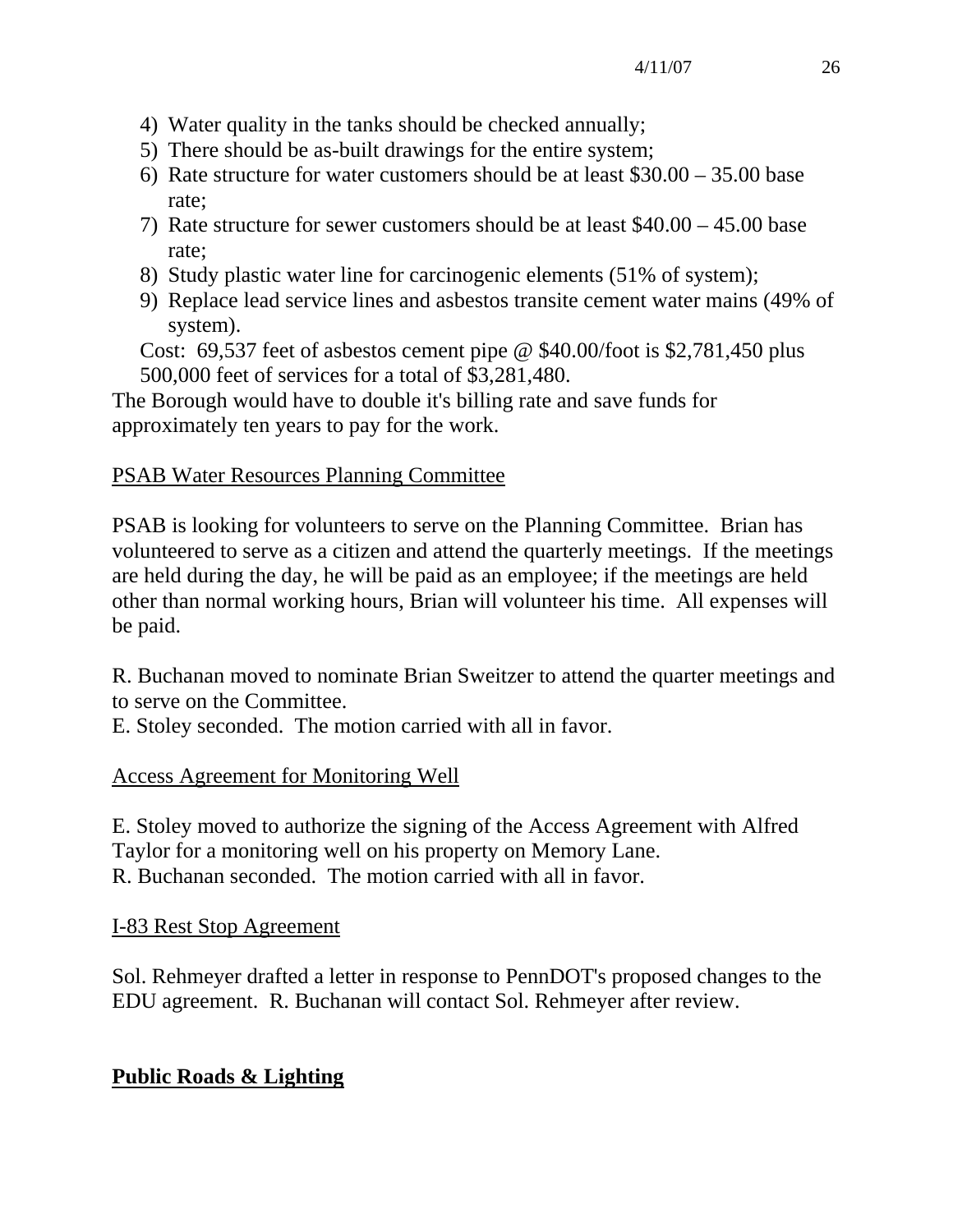# East Clearview Drive Drainage Problem

There are several factors contributing to the drainage problem near the intersection with North Main Street. The sump pump and rain spouts at 201 North Main Street empty onto East Clearview Drive. Also, the road does not have a crown and the lowest point is in the center. The curbing along East Clearview Drive needs to be raised and extended as the back yard also drains out into the street. There needs to be a storm drainage system installed. The repair work will be included in the 2008 road work.

#### Road Inspections

The road inspection will be this Saturday.

#### **Street Sweeping**

The street sweeper finished on March 28.

#### Woodland Drive Storm Project

Grading, seeding and mulching of the properties impacted by the storm pipe installation along North Main Street have been completed.

#### Trucks on East Clearview Drive

Large trucks are using East Clearview Drive as a shortcut from Mt. Airy Road to get to West Clearview Drive. The Borough will ask for a traffic study to restrict trucks from using this development as a cut through.

# **Public Lands & Buildings and Finance** – Michael W. Ridgely

#### Playground Restroom Building

New vinyl siding and shingles were installed, doors were painted and locks were upgraded during the Eagle Scout project.

#### Playground Woodcarpet and Landscaping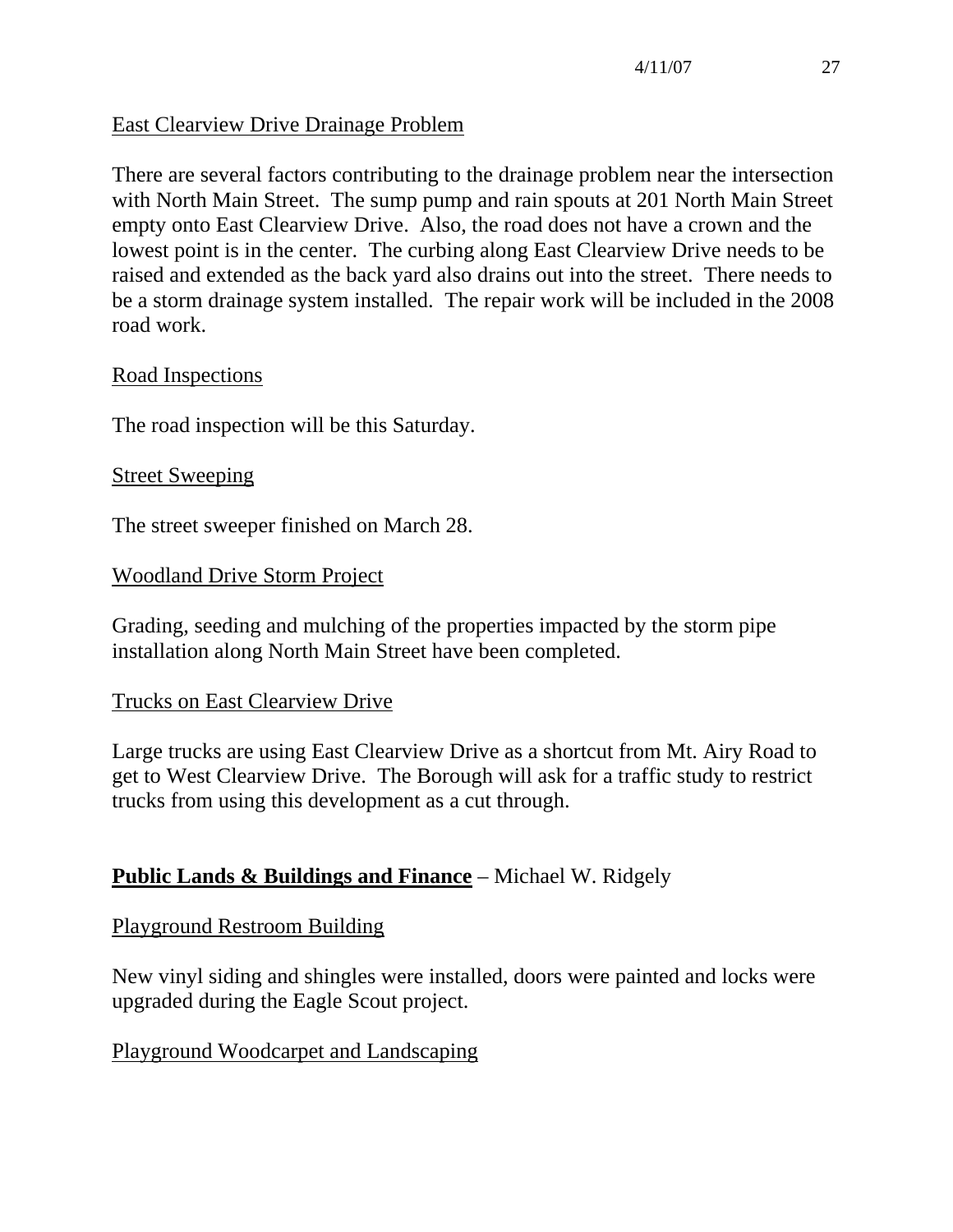Two churches will perform community service for the Borough at Sweeney Park. One church will spread the woodcarpet around the play equipment and another church will plant flowers and mulch the planter.

# **ENGINEER'S REPORT**

#### Sewer Inspector

Eng. Holley stated he has a meeting scheduled with New Freedom Borough to discuss the use of the sewer inspector and any credit the Borough is due for 2006.

# **SOLICITOR'S REPORT**

#### Deer Creek Buffer Agreement

The agreement is ready to be sent to the home owners.

#### Banner Agreement with Met Ed

Met Ed will not alter their standard agreement. Insurance requirements have been met and the agreement is ready to be signed.

# Water Connection Ordinance

It was decided to perform the mandatory lateral connection work internally rather than bid the work out which will save money for the homeowners. B. Sweitzer estimates it will take about 250 man hours. Access agreements will be necessary and the Borough should not be held liable in the event of damage to property. A second public meeting will be held with the 30 property owners who have to connect to public water.

#### Change to Buffers in Zoning Ordinance

Sol. Rehmeyer stated he and Eng. Holley will meet to discuss proposed changes to buffer requirements in the Zoning Ordinance.

# Employment Manual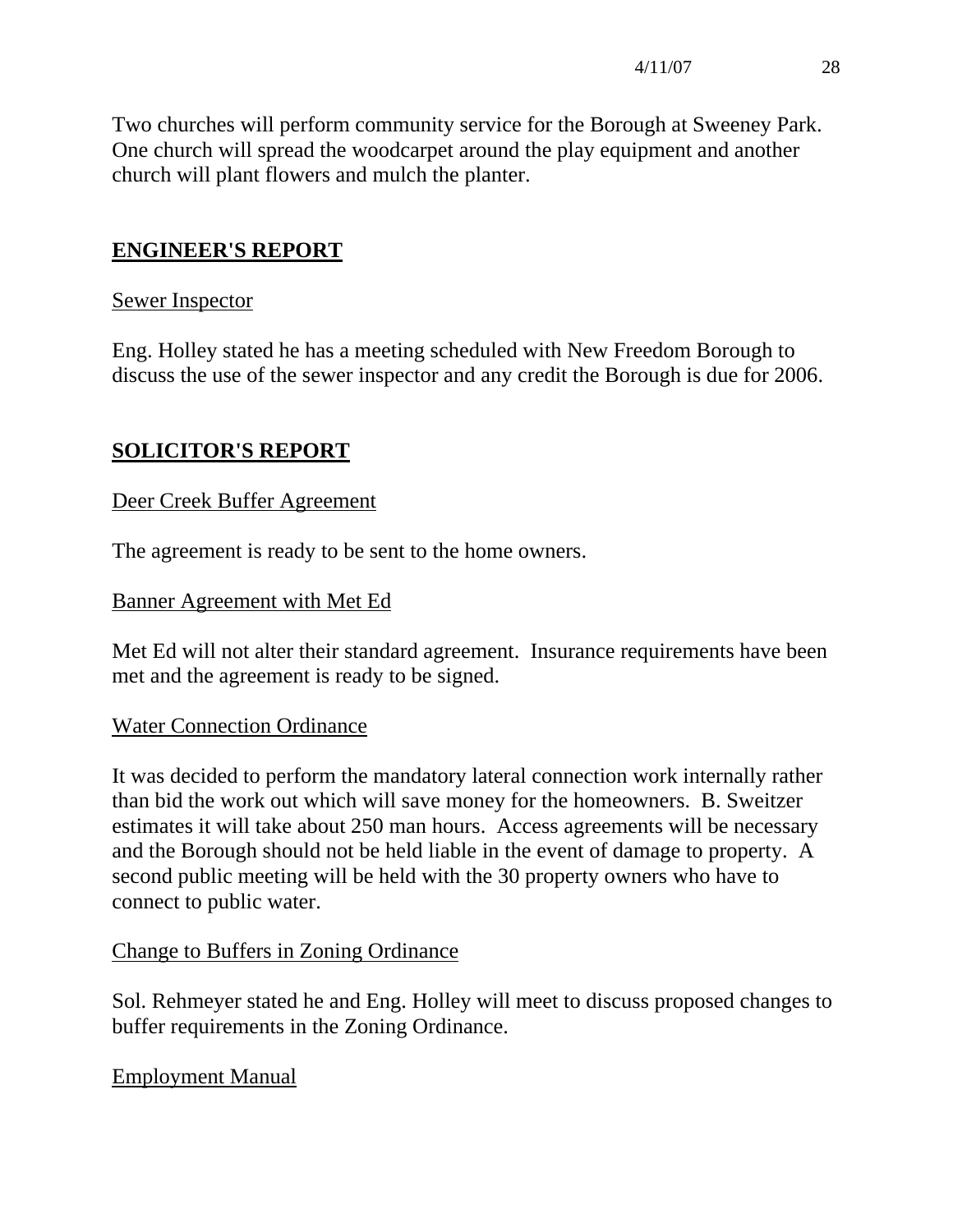# A draft manual will be provided in the near future.

# Michael Eagan Land Use Appeal

No new developments.

Grim's Glass & Plastics, Inc.

No new developments.

# **Public Safety, Welfare and Personnel** – Michael R. Caum

NIMS Resolution

M. Caum moved to adopt the National Incident Management System. E. Stoley seconded. The resolution passed with all in favor.

Henry Wherley Retirement

Hank's last day will be April 20.

# New Employee

Interviews were held and Brian recommends the Borough hire Ronald Rohrbaugh, who has been a summer employee for 18 years.

R. Buchanan moved that Ronald Rohrbaugh be hired.

M. Ridgely seconded. The motion carried with all in favor.

Ron will start at \$12.00 an hour and after he receives his CDL, he will go to \$12.50 an hour. B. Sweitzer stated Ron would like three days off in November for a preplanned vacation.

M. Ridgely amended the motion that Ron be allowed to take the three vacation days to be accrued back later and that April 30 be his date of hire and he will receive his full year bonus for 2007 since his part-time work over the years amounts to four full years of time.

R. Buchanan accepted the amendment. The amendment was approved with all in favor.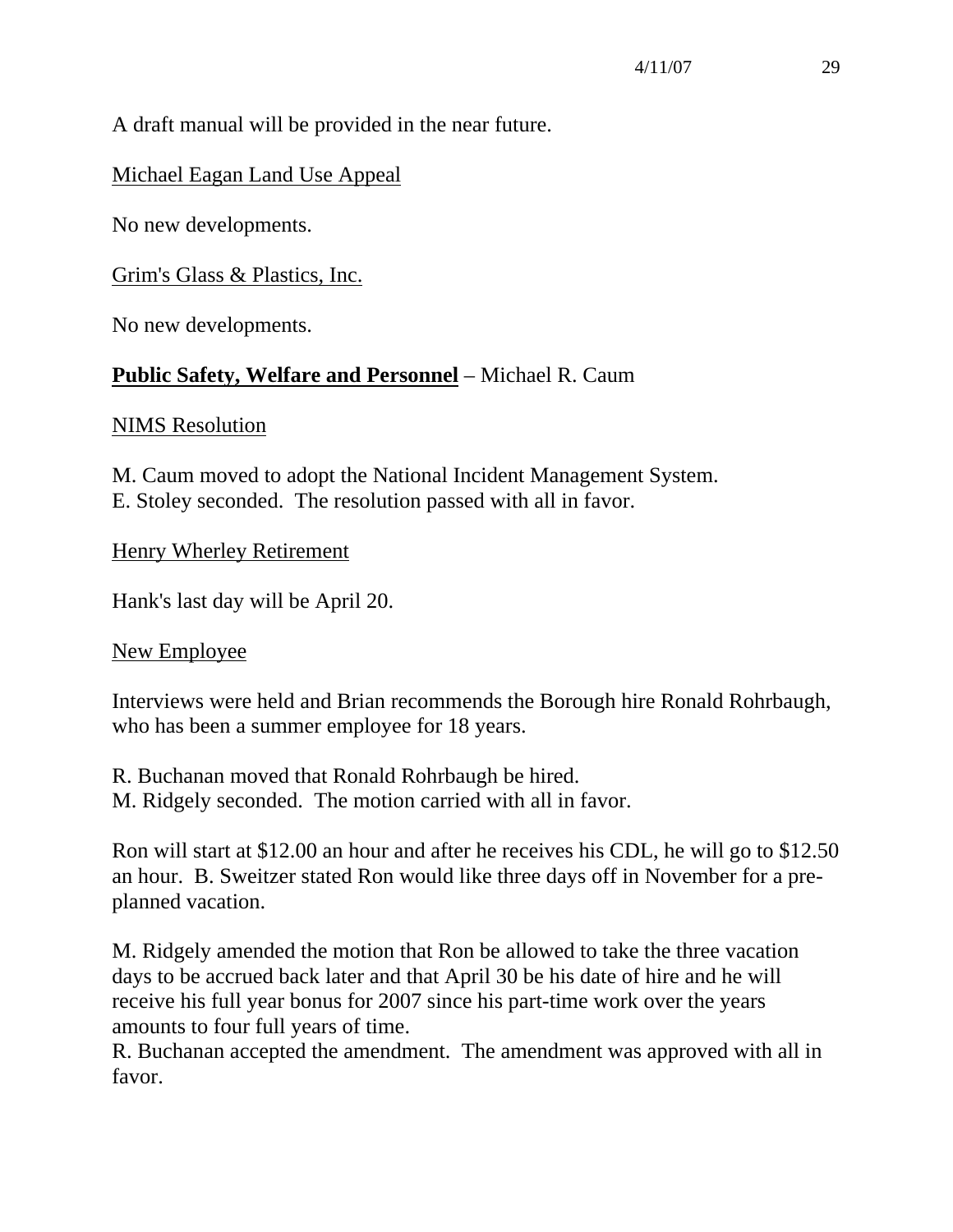# Uniform Construction Code License

B. Sweitzer is in the process of investigating what is required to eventually take the test to be certified for all plumbing inspections. Mike Lee will notify Brian when the next Pennsylvania class will be held.

# **Secretary's Report** – Cindy L. Bosley

Reminder of the Township's open house to be held on Sunday from 2 to 4 p.m.

# **York Adams Tax Bureau**

# **Subdivision, Land Development and Zoning** – Eric W. Stoley

# **Regional Planning Commission** – Eric W. Stoley

The Borough received a signed copy of the Agreement the Commission has for the grant money to revise the Regional Comprehensive Plan.

# **Planning Commission**

There was a staff review to look at a sketch plan submitted by Walgreens for 95 East Forrest Avenue. Walgreens will probably withdraw the plan if PennDOT does not allow left turns in or out.

# **EXECUTIVE SESSION**

An executive session was called at 9:27 p.m. to discuss possible litigation. The meeting was reconvened at 10:09 p.m.

# **UNFINISHED BUSINESS**

# **NEW BUSINESS**